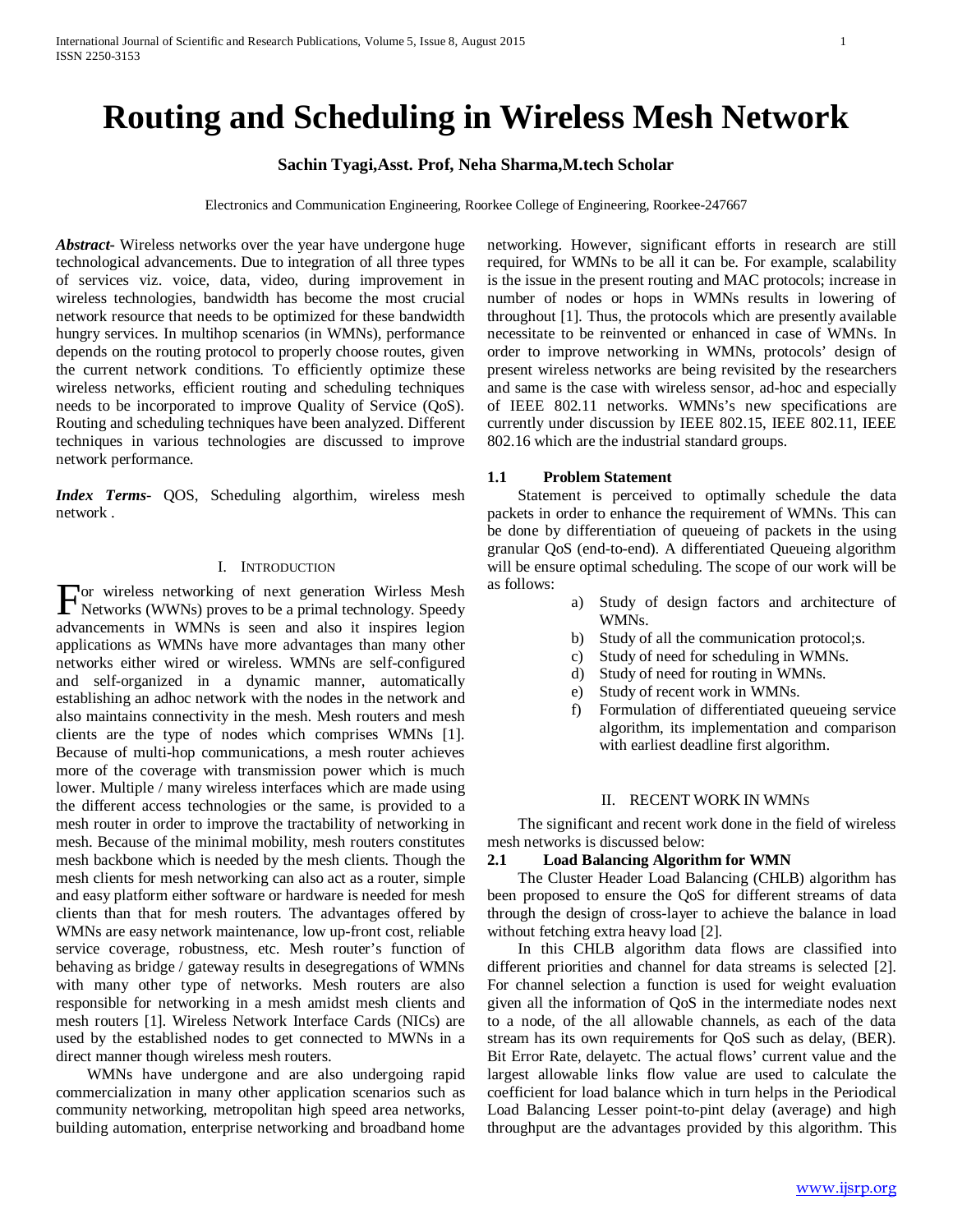has been shown by the simulation results that the proposed algorithm can give effective results of the load-balancing and has remarkably improved the performance of the WMNs.

# **2.2 Routing Algorithm for Inter-Cluster Load Balancing (RAILoB)**

 In order to improve the performance of traffic RAILoB has been set out in WMNs. This algorithm provides migration of traffic without the requirement of migration of the mesh route [3]. The scheme of clustering comprises additional two elements which are the boundary and the relay node other than the mesh router and the gateway. For the clusters which are heavily loaded the out points are the relay nodes, while for the clusters which are lightly loaded the connection points are the boundary nodes [3].

 In the RAILoB algorithm for the migration of traffic two sub-paths comprises the full path. In the two sub-paths the relay node and the selected node has a path between them called as intra-path whereas the lighter gateway and the relay node has a path between them called as the inter-path found by using Dijkstra algorithm [3].As the relay and boundary nodes are in transmission range of each other, information exchange with the adjacent clusters mesh routes is allowed by the boundary and the relay and boundary nodes. So accordingly the boundary node and the relay node carries the traffic of the node which is loaded heavily in a cluster and send this traffic in a clusters' gateway which is lightly loaded as shown in figure 4.1.2.

 Analysis of the RAILoB performance has been done varying gateway number and the results proved the improvement in performance of traffic in WMNs with multiple gateways when RAILoB mechanism is used for balancing the load.

# **2.3 Architecture and Algorithm for an IEEE 802.11 Based Multi-Channel Wireless Mesh Network**

Using just a single/one channel networks which are multi hop use only a single, these type of networks does not often fully used the total available bandwidth in the radio range/spectrum. For the

improvement of performance of a network usage of mesh networks which are multi radio as well as multi-channel has been suggested as a solution. An architechture( named Hyacinth) of

wirelss mesh network (WMN) which is a multi- channel (5) equips each node of mesh network with several 802.11 Network Interface

Cards(NICs).



**Figure2..3 The Hyacinth Architecture**

 In this architecture core of multi-channel WMN is joined to a wired network with the help of connectivity of wired gateways set. Each node of a WMN has several interfaces where each interface operate at a different radio channel (5). Each node of A WMN is furnished with a device for aggregation of traffic (similar to an 802.11 access point) for its interaction with the each mobile station. The WMN which is multi channel relays aggregated data from traffic aggregated device of mobile station from/to the network which is a wired network. Over the channel for the denotation of direct communication there are links among nodes which is indicated on the link by the numbers on it. In the above example, two wireless NICs are equipped into each node. As a result no node can used the number of channels more the two simultaneously. As depicted in Fig4.1.3 the network on the whole five different channels.

 Assignment of a channel in the architecture of a multichannel WMN is the central design issued. In case of a multichannel WMN the goal of assignment of channel is in a way that radio channel is bounded to each and every network interface such that for each link which is virtual the bandwidth which is available is proportional to the traffic/ load it required to carry. The important constraints that needs to b satisfied by an algorithm of channel assignment are

- (a) The number of NICs in a WMN node binds the total number of distinct channels which can be allotted.
- (b) Two nodes that require to communicate directly with each other it is must to have at least one of the channel to be common.
- (c) A radio channel's raw capacity is limited within a zone of interference.